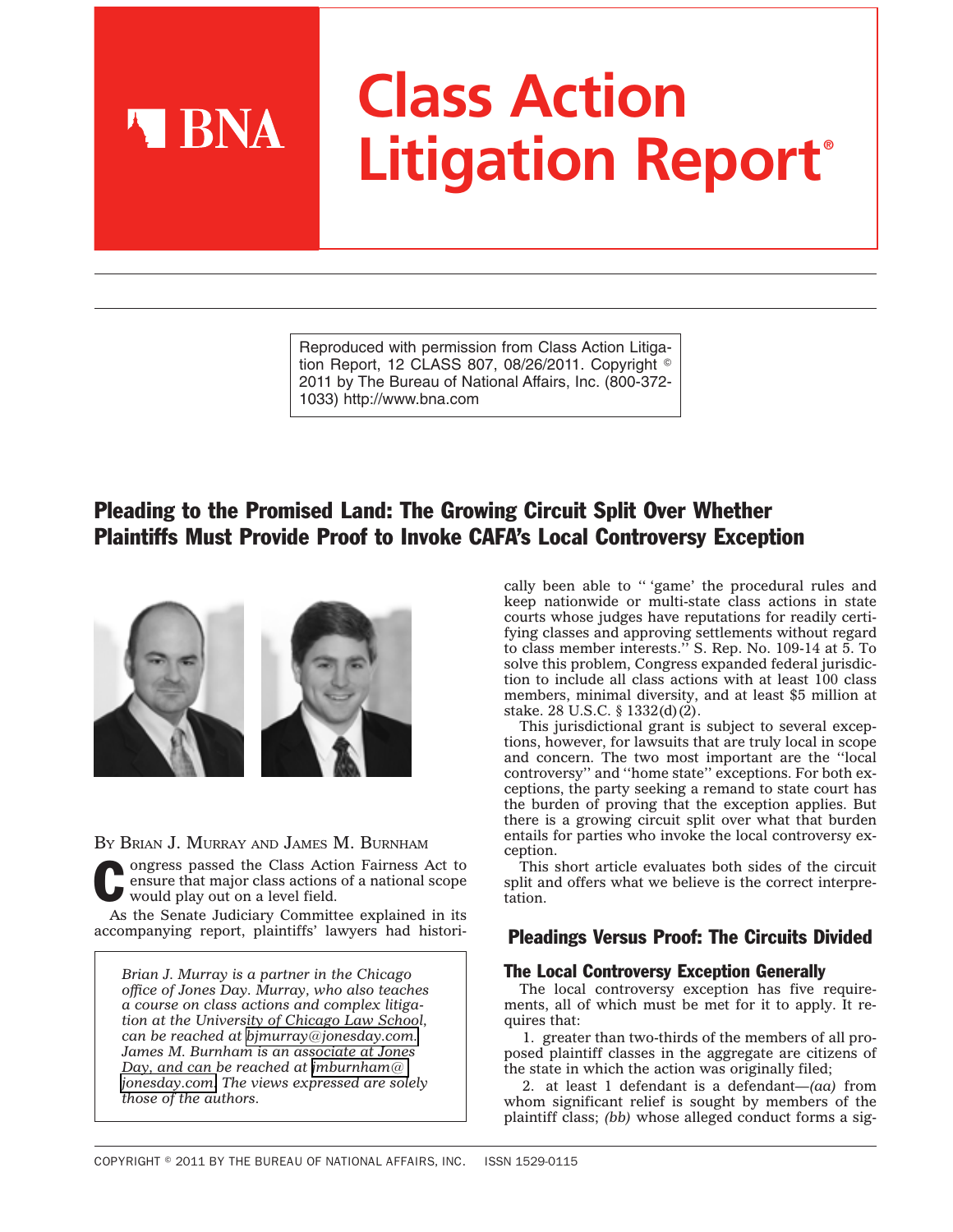nificant basis for the claims asserted by the proposed plaintiff class; and *(cc)* who is a citizen of the State in which the action was originally filed; and

3. principal injuries resulting from the alleged conduct or any related conduct of each defendant were incurred in the State in which the action was originally filed.

#### 28 U.S.C. § 1332(d)(4)(A)(i).<sup>1</sup>

Much of this provision has been uncontroversial. Every circuit agrees, for example, that the remandseeking party (almost always the plaintiff) has the burden of proving that it applies. $2$  Courts also generally agree that the remand-seeking party must either prove that greater than two-thirds of the class members are citizens of the forum state<sup>3</sup> or limit the class definition to citizens of the forum state.<sup>4</sup> Only one court of appeals has tackled the ''principal injuries'' provision, and it held that "it is satisfied either 1) when principal injuries resulting from the alleged conduct of each defendant were incurred in the state in which the action was originally filed, or 2) when principal injuries resulting from any related conduct of each defendant were incurred in that state.'' *Kaufman v. Allstate New Jersey Ins. Co.*, 561 F.3d 144, 158 (3d Cir. 2009).

<sup>2</sup> *See, e.g., Westerfeld v. Independent Processing LLC, 621* F.3d 819 (8th Cir. 2010) (''Once Provident satisfied CAFA's basic jurisdictional requirements . . . the burden shifted to Westerfeld to establish that CAFA's local-controversy exception applied.''); *Kaufman v. Allstate New Jersey*, 561 F.3d 144, 154 (3d Cir. 2009) (joining its ''sister circuits in concluding that the party seeking remand has the burden of showing that the local controversy exception applies''); *Serrano v. 180 Connect, Inc.*, 478 F.3d 1018, 1024 (9th Cir. 2007) (''[O]nce federal jurisdiction has been established under  $[\S 1332(d)(2)]$ , the objecting party bears the burden of proof as to the applicability of any express statutory exception under  $\S$  1332(d)(4)(A) and (B).''); *Hart v. FedEx Ground Package Sys. Inc.*, 457 F.3d 675, 680 (7th Cir. 2006) (same); *Frazier v. Pioneer Ams. LLC*, 455 F.3d 542, 546 (5th Cir. 2006) (same); *Evans v. Walter Indust.*

*Inc.*, 449 F.3d 1159, 1165 (11th Cir. 2006) (same). <sup>3</sup> *See, e.g.*, *In re Sprint Nextel Corp.*, 593 F.3d 669, 674 (7th Cir. 2010) (''[W]e agree with the majority of district courts that a court may not draw conclusions about the citizenship of class members based on things like their phone numbers and mailing addresses.''); *Preston v. Tenet Healthsystem Memorial Medical Center Inc.*, 485 F.3d 793, 801 (5th Cir. 2007) (quotation omitted) (requiring plaintiffs to show ''where [each class member] exercises civil and political rights, pays taxes, owns real and personal property, has driver's and other licenses, maintains bank accounts, belongs to clubs and churches, has places of business or employment, and maintains a home for his family.").

<sup>4</sup> See, e.g., In re Hannaford Bros. Co. Customer Data Sec. *Breach Lit.*, 564 F.3d 75, 79 (1st Cir. 2009) (''[A]t least one other circuit has recognized that defining the class to include only citizens of a particular state can defeat federal jurisdiction under CAFA.''); *Johnson v. Advance America*, 549 F.3d 932, 938 (4th Cir. 2008) (''[I]f the class is limited to citizens of South Carolina, it could hardly be claimed that two-thirds of the class members were not citizens of South Carolina.''); *c.f. Dennison v. Carolina Payday Loans Inc.*, 549 F.3d 941, 942-43 (4th Cir. 2008) (holding that plaintiffs can define the class as citizens of the forum state to eliminate the minimal diversity required for CAFA jurisdiction).

Difficulty has arisen, however, with the middle provision—regarding the characteristics of the defendant—and how parties ''prove'' that provision's three elements. The Ninth, Tenth, and Third Circuits have held that these determinations should generally be based on the pleadings. The Eleventh Circuit, by contrast, requires the remand-seeking party to provide actual evidence showing that each prerequisite to the exception applies.

## Third, Tenth, Ninth Circuits: Focus on Pleadings

Of the three opinions, only the Ninth Circuit addressed both subsection (aa) (''from whom significant relief is sought'') and subsection (bb) (''whose alleged conduct forms a significant basis.''). The Tenth Circuit analyzed the ''significant relief'' provision, while the Third Circuit addressed only the ''alleged conduct'' requirement.

The first opinion decided was the Third Circuit's in *Kaufman v. Allstate New Jersey Ins. Co.*, 561 F.3d 144 (3d Cir. 2009). The bulk of *Kaufman*'s analysis focused on issues subsidiary to the facts-versus-pleading question. But the court was unambiguous that the ''District Court's focus here must be the alleged conduct.'' *Id.* at 157.

The next case, in the Tenth Circuit, focused more directly on the facts-versus-pleadings issue. There, plaintiffs were Oklahoma residents who sued a variety of defendants for polluting their property. *Coffey v. Freeport McMoran Copper & Gold*, 581 F.3d 1240 (10th Cir. 2009). After the defendants invoked CAFA jurisdiction to remove to federal court, plaintiffs sought to remand using the local controversy exception. The district court granted plaintiffs' motion to remand and the defendants appealed, arguing that the plaintiffs did not seek ''significant relief'' from the allegedly-local defendant.

Defendants argued ''that the language 'from whom significant relief is sought' requires consideration of a defendant's ability to pay a judgment.'' *Id.* at 1244. The Tenth Circuit rejected this argument, explaining that the ''statutory language is unambiguous, and a 'defendant from whom significant relief is sought' does not mean a 'defendant from whom significant relief may be obtained.' '' *Id.* at 1245. The court further reasoned that ''nothing in the language of the statute [] indicates Congress intended district courts to wade into the factual swamp of assessing the financial viability of a defendant as part of this preliminary consideration, which is one of six issues for a court to consider when deciding whether the 'local controversy exception' is met.'' *Id.* at 1245. It thus held that the ''significant relief'' sought must be determined on the pleadings.

Finally, the Ninth Circuit relied on and extended *Freeport* and *Allstate* in *Coleman v. Estes Exp. Lines Inc.*, 631 F.3d 1010 (9th Cir. 2011). There, the plaintiff was a former driver for Estes Trucking who sought to bring a class action against his former employer. Estes invoked CAFA jurisdiction to remove to federal court, but the district court held that it couldn't look beyond plaintiffs' pleadings and remanded to state court. Estes appealed, arguing that 1) the local corporate entity (Estes West) had insufficient funds to satisfy a judgment so "significant relief" was not actually being "sought" from it, and 2) because Estes Express had almost complete control over the operations of Estes West, Estes West's ''alleged conduct'' did not ''form a significant ba-

<sup>&</sup>lt;sup>1</sup> Additionally, no class action on behalf of similar plaintiffs can have been filed asserting similar allegations against any of the defendants in the previous three years. 28 U.S.C. § 1332(d)(4)(A)(ii). This requirement has not (yet) sparked any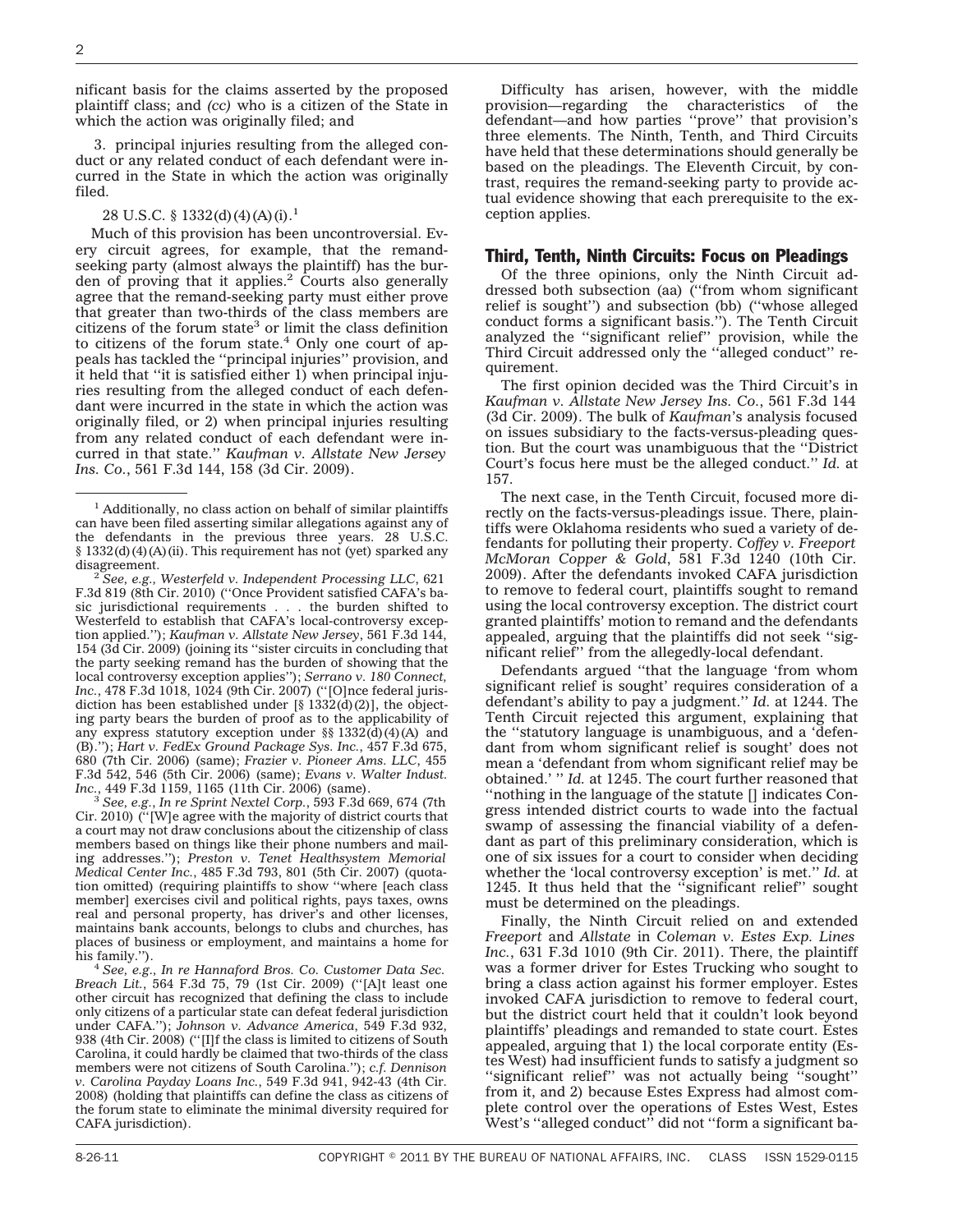sis for the claims asserted by the proposed plaintiff class.'' *Id.* at 1013.

The Ninth Circuit agreed with the district court that the pleadings were controlling and rejected both of Estes's arguments. The court contrasted the language in requirements one (''relief is *sought*'') and two (''*alleged* conduct'') with the language in requirement three (''*is* a citizen''). The court explained that unlike the word ''is,'' which requires an actual fact to be established, the word '' 'sought' focuses attention on the plaintiff's claim for relief'' and the word '' 'alleged' makes clear that the second criterion is based on what is alleged in the complaint rather than on what may or may not be proved by evidence.'' *Id.* at 1015.

The court went on to distinguish the relief sought and the alleged conduct from other jurisdiction-determining factors, like amount-in-controversy, which generally require the court to make an evidentiary determination. The court first analogized to other pleadings-based jurisdictional prerequisites, like the rule ''under longestablished law'' that ''the district court looks to the 'well-pleaded complaint,' rather than to any subsequent pleading or evidence, in determining whether there is federal question subject matter jurisdiction.'' *Id.* at 1016. Second, the court explained, ''factual determinations under subsections (aa) and (bb) are likely to be more expensive and time-consuming than factual determinations of citizenship and amount-in-controversy.'' *Id.* This time-consuming enterprise would, the court surmised, conflict with Congress's intent that CAFA determinations ''be made quickly.'' *Id.*

The court also cited CAFA's Senate Committee Report in support of its holding. For example, the court cited the Report's statement that ''[t]he Committee understands that in assessing the various criteria established in all these new jurisdictional provisions, a federal court may have to engage in some fact-finding, not unlike what is necessitated by the existing jurisdictional statutes.'' *Id.* at 1017 (quoting S. Rep. No. 109-14, at 44 (2005)). The Report's acknowledgement that CAFA will require fact-finding is consistent with focusing on the pleadings, the court reasoned, because of the phrase ''not unlike what is necessitated by the *existing* jurisdictional statutes.'' *Id.* (emphasis added). In existing jurisdictional statutes, the only fact-finding that is ''necessitated'' is on ''questions of citizenship and amount-incontroversy.'' *Id.* Thus, the court concluded, the report must have been endorsing only similarly-limited factual inquiries.

#### The Eleventh Circuit: Show Me the Facts

The Eleventh Circuit's opinion in *Evans v. Walter Indus. Inc.*, 449 F.3d 1159 (11th Cir. 2006), is the only appellate opinion to come out the other way. In *Evans*, the plaintiffs sued a group of defendants for alleged injuries caused by the defendants' operation of manufacturing facilities in Alabama. In its opinion, which was written several years prior to the pro-pleadings opinions discussed above, the Eleventh Circuit rejected the plaintiffs' proffered evidence as insufficient to establish that the local defendant was significant. As the court explained, ''[w]ith respect to whether the conduct of U.S. Pipe 'forms a significant basis' for the plaintiffs' claims, plaintiffs' evidence offers no insight into whether U.S. Pipe played a significant role in the alleged contamination, as opposed to a lesser role, or even a minimal role.'' *Id.* at 1167. The court went on to conclude that,

regardless of what the plaintiffs alleged in their pleadings, ''[t]he evidence does not indicate that a significant number or percentage of putative class members may have claims against  $\bar{U}$ .S. Pipe, or indeed that any plaintiff has such a claim.'' *Id.*

# Pleadings Versus Proof: A Third Way

As these decisions demonstrate, the pro-pleadings courts—the Ninth Circuit in particular—generally consider subsections (aa) ("from whom significant relief is sought'') and subsection (bb) (''whose alleged conduct forms a significant basis'') to permit resort only to the complaint for resolution, while maintaining that subsection (cc) (''a citizen of the State in which the action was originally filed'') allows for a more searching evidentiary inquiry. But the text, purpose, and legislative history of CAFA all suggest that this is the wrong grouping. Rather, the best interpretation of the local controversy exception is that the pleadings determine whether the local defendant's ''alleged conduct forms a significant basis'' of the class's claims. But just as the party seeking remand must provide evidence showing that the local defendant is ''a citizen of the State in which the action was originally filed,'' that party must provide evidence showing that ''significant relief is sought'' from the local defendant.

The Ninth Circuit's opinion in *Estes* is unquestionably right about subsection (bb). As *Estes* explains, ''the word 'alleged' makes clear that the second criterion is based on what is alleged in the complaint rather than on what may or may not be proved by evidence.'' 631 F.3d at 1015. CAFA is clear that this prong turns on complaint allegations, and it is neatly analogous to the longestablished ''well-pleaded complaint'' rule from *Louisville & Nashville R.R. Co. v. Mottley*, 211 U.S. 149, 152-53 (1908), under which ''the district court looks to the 'well-pleaded complaint,' rather than to any subsequent pleading or evidence, in determining whether there is federal question subject matter jurisdiction under 28 U.S.C. § 1331.'' *Estes*, 631 F.3d at 1016.

But this reasoning doesn't apply to whether ''significant relief is sought'' under subsection (aa). The word ''sought'' is the past tense of seek, which means ''to try to acquire or gain.'' Webster's *Third New International Dictionary* at 2005 (Unabridged, Merriam-Webster 1981). Plaintiffs try to acquire or gain relief from only those defendants who—as a factual matter—can actually afford to pay or actually face significant liability. Further, as the Ninth Circuit explained in *Estes*, ''the word 'is,' used in subsection (cc), indicates that an actual fact must be established.'' 631 F.3d at 1015. So too in subsection (aa). Plaintiffs must show that significant relief ''*is* sought'' from the local defendant. It is foundational that ''identical words and phrases within the same statute should normally be given the same meaning.'' *FCC v. AT&T Inc.*, 131 S. Ct. 1177, 1185 (2011) (quotation omitted). Therefore, just like in subsection (cc), the word ''is'' in subsection (aa) ''indicates that an actual fact must be established.'' *Estes*, 631 F.3d at 1015. *Estes* never addressed this similarity, instead focusing on ''the distinction between 'sought' in subsection (aa) and 'is' in subsection (cc).'' *Id.*

This straightforward textual interpretation would not, as the Tenth Circuit feared, send courts into the ''factual swamp'' of ''assessing the financial viability'' of each defendant. *Coffey*, 581 F.3d at 1245. It would